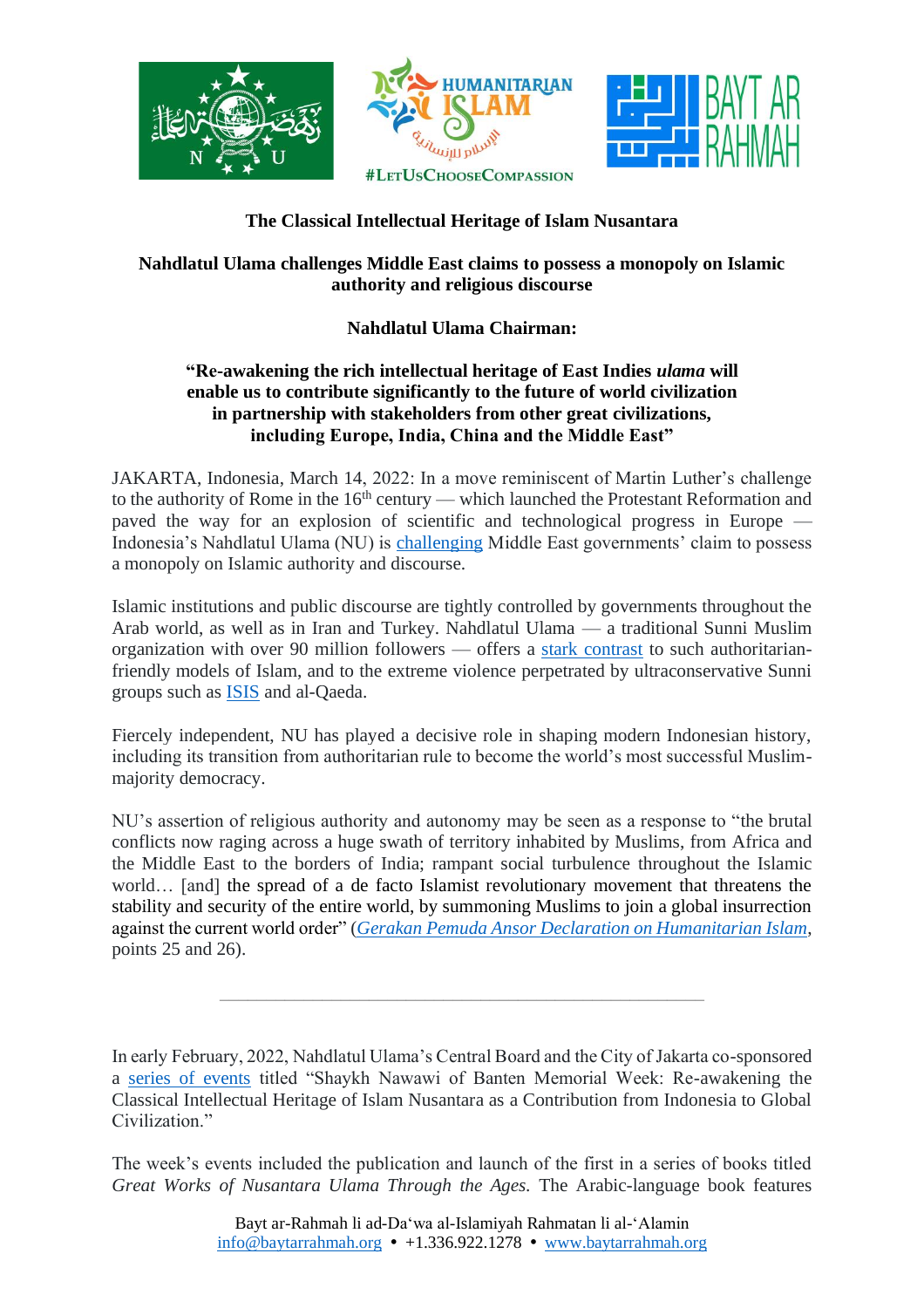eleven manuscripts written by Nusantara religious scholars from the  $17<sup>th</sup>$  to the  $20<sup>th</sup>$  centuries. The volume was compiled and edited by *Komunitas Nahdlatut Turats* (Community to Promote the Intellectual Heritage of Nahdlatul Ulama), the NU Central Board's philological division.

The February celebration of Indonesia's classical Islamic heritage was named in honor of the great 19th -century scholar, Shaykh Muhammad Nawawi al-Jawi al-Bantani. Born on the western tip of the island of Java in 1813, Shaykh Nawawi was the 12<sup>th</sup> generation offspring of the first Muslim ruler of Banten, Sultan Maulana Hasanuddin (d. 1570) and a descendant of the Prophet Muhammad. Accused of supporting Prince Diponegoro's rebellion against Dutch colonial rule (1825 – 30), Shaykh Nawawi migrated to the birthplace of Islam, where he lived for the remainder of his life (d. 1897). During this time Shaykh Nawawi authored approximately 115 books, including major works in the field of Islamic jurisprudence, Qur'anic interpretation, hadith and Sufism (Islamic mysticism). Recognized as a preeminent religious authority, Shaykh Nawawi was appointed Imam of *Masjid al-Haram*, or the Great Mosque in the city of Mecca, where he taught countless disciples in close proximity to the sacred Kaaba.

The week's events also included an exhibition organized by *Komunitas Nahdlatut Turats*, which was held in the Grand Ballroom of the Sultan Hotel. Indonesian Vice President Kyai Haji Ma'ruf Amin (above) [addressed](https://www.baytarrahmah.org/media/2022/wapresri_turots-ulama-indonesia-identitas-keislaman-bangsa-di-era-modern_02-08-22.pdf) participants, stating:

As heirs to a rich tradition of Islamic scholarship, it is appropriate that the people of Indonesia revive our collective memory regarding the intellectual splendor and spiritual greatness of our ancestors. This will encourage the creation of new works on Islam, which are full of wisdom and reflect the changed circumstances of our modern era, while continuing to invite others to follow the path of virtue and thereby strengthen our nation's unity.

The Vice President went on to describe a visit he received in December 2021 by Sultan Faisal Al Rumaithi, Secretary General of the Council of Muslim Elders. The organization is headed by Ahmed el-Tayyeb, the Grand Shaykh of al-Azhar University, and is headquartered in Abu Dhabi, United Arab Emirates. [According](https://www.baytarrahmah.org/media/2022/muslim-elders_buka-pameran-turats-nusantara-wapres-dunia-ingin-belajar-toleransi-dari-indonesia_02-10-22.pdf) to the Vice President, Secretary General Al Rumaithi said:

I did not come here to teach Indonesians, especially not about the issue of tolerance. I came here to learn, because Indonesia is known to be a very tolerant country and may serve as a valuable reference in the context of developing Islam throughout the world….

Intellectual works written by Indonesians must be translated into Arabic, because religious values characterized by respect and tolerance for others are, in fact, deeply infused within the life of the Indonesian people.

On January 30, 2022, Nahdlatul Ulama Chairman KH. Yahya Cholil Staquf attended a similar exhibit in Balikpapan, East Kalimantan, held in conjunction with NU's 96<sup>th</sup> anniversary (according to the Gregorian calendar) and the inauguration of its Central Board. At that event Mr. Staquf [said:](https://www.baytarrahmah.org/media/2022/times-of-indonesia_gus-yahya-umat-islam-nusantara-punya-rujukan-otentik_01-31-22.pdf)

This exhibit is part of a much larger initiative undertaken by young NU *kyais* (religious scholars) who have established *Nahdlatut Turats*, or Revival of the Intellectual Heritage of Nusantara Scholars.